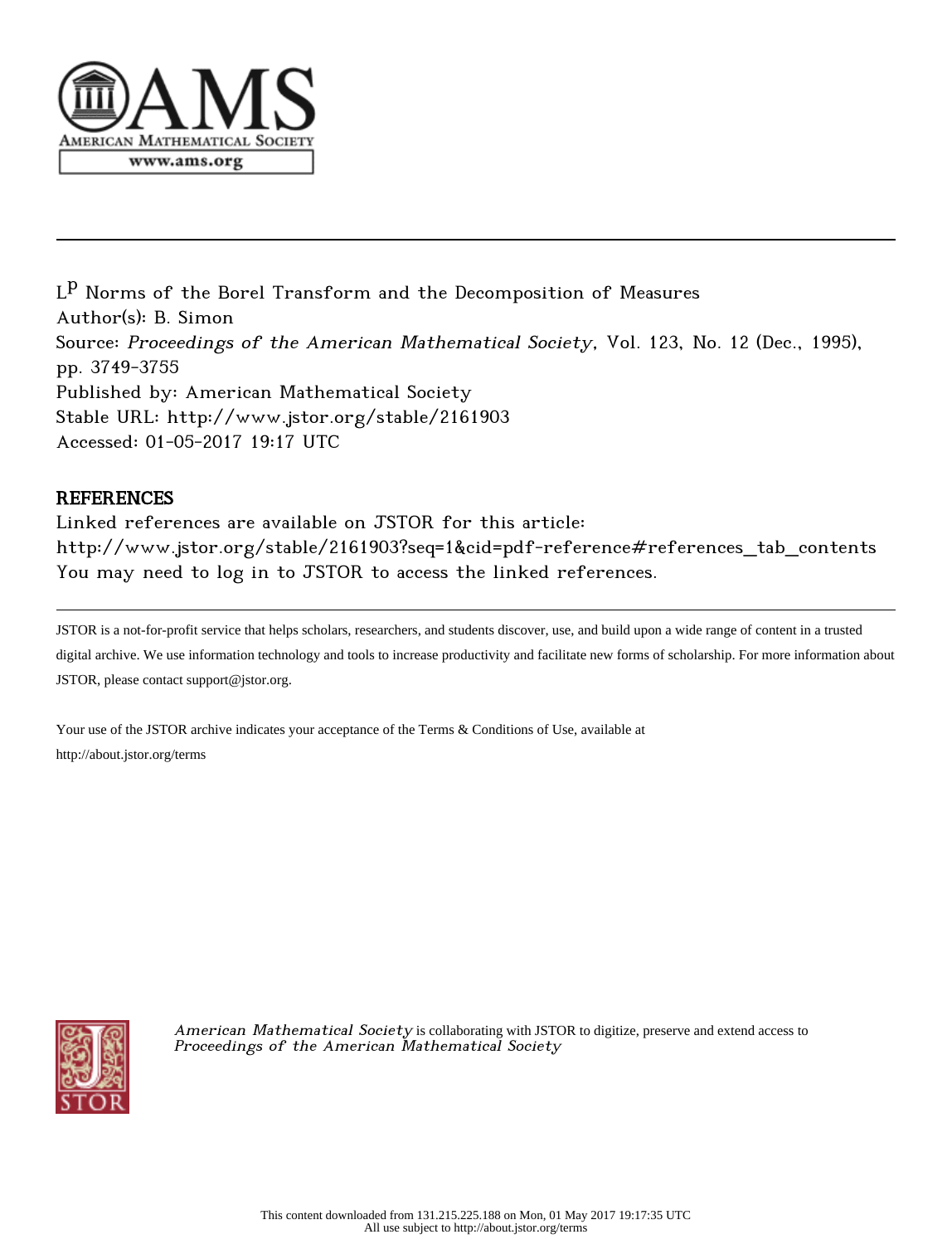## $L^p$  NORMS OF THE BOREL TRANSFORM AND THE DECOMPOSITION OF MEASURES

#### B. SIMON

(Communicated by Palle E. T. Jorgensen)

ABSTRACT. We relate the decomposition over [a, b] of a measure  $d\mu$  (on R) into absolutely continuous, pure point, and singular continuous pieces to the behavior of integrals  $\int (Im F(x + i\epsilon))^p dx$  as  $\epsilon \downarrow 0$ . Here F is the Borel transform of  $d\mu$ , that is,  $F(z) = \int (x \cdot z) \, dz$ 

### 1. INTRODUCTION

Given any positive measure  $\mu$  on R with

$$
(1.1) \t\t \t\t \int \frac{d\mu(x)}{1+|x|} < \infty,
$$

one can define its Borel transform by

(1.2) 
$$
F(z) = \int \frac{d\mu(x)}{x - z}.
$$

 We have two goals in this note. One is to discuss the relation of the decomposi tion of  $\mu$  into components ( $d\mu = d\mu_{ac} + d\mu_{pp} + d\mu_{sc}$  with  $d\mu_{ac}(x) = g(x) dx$ ,  $d\mu_{\rm pp}$  a pure point measure, and  $d\mu_{\rm sc}$  a singular continuous measure) to integrals of powers of  $\text{Im } F(x+i\epsilon)$ . This is straightforward, and global results (e.g., involving  $\int_{-\infty}^{\infty} |\text{Im } F(x+i\epsilon)|^2 dx$  are well known to harmonic analysts (see, e.g.,<br>Koosis [5, pg. 157])—but there seems to be a point in writing down elementary  $\boldsymbol{\mathsf{\nu}}$ proofs of the local results (e.g.,  $\text{mpc}$ a

Secondry, by proper use of these theorems, we that certain sets of operators are  $G_{\delta}$ 's in certain metric spaces.

 $\boldsymbol{\nu}$ In  $32$ , we will see that  $\int$   $\mu$ *m*  $\ell$   $(x + i\varepsilon)$   $\mu x$  a parts of  $\alpha\mu$  and can be used to prove they are ab

@)1995 American Mathematical Society

3749

Received by the editors March 25, 1994 and, in revised form, May 23, 1994.

 <sup>1991</sup> Mathematics Subject Classification. Primary 28B99.

This material is based upon work supported by National Science Foundation Grant No. DMS- 9101715.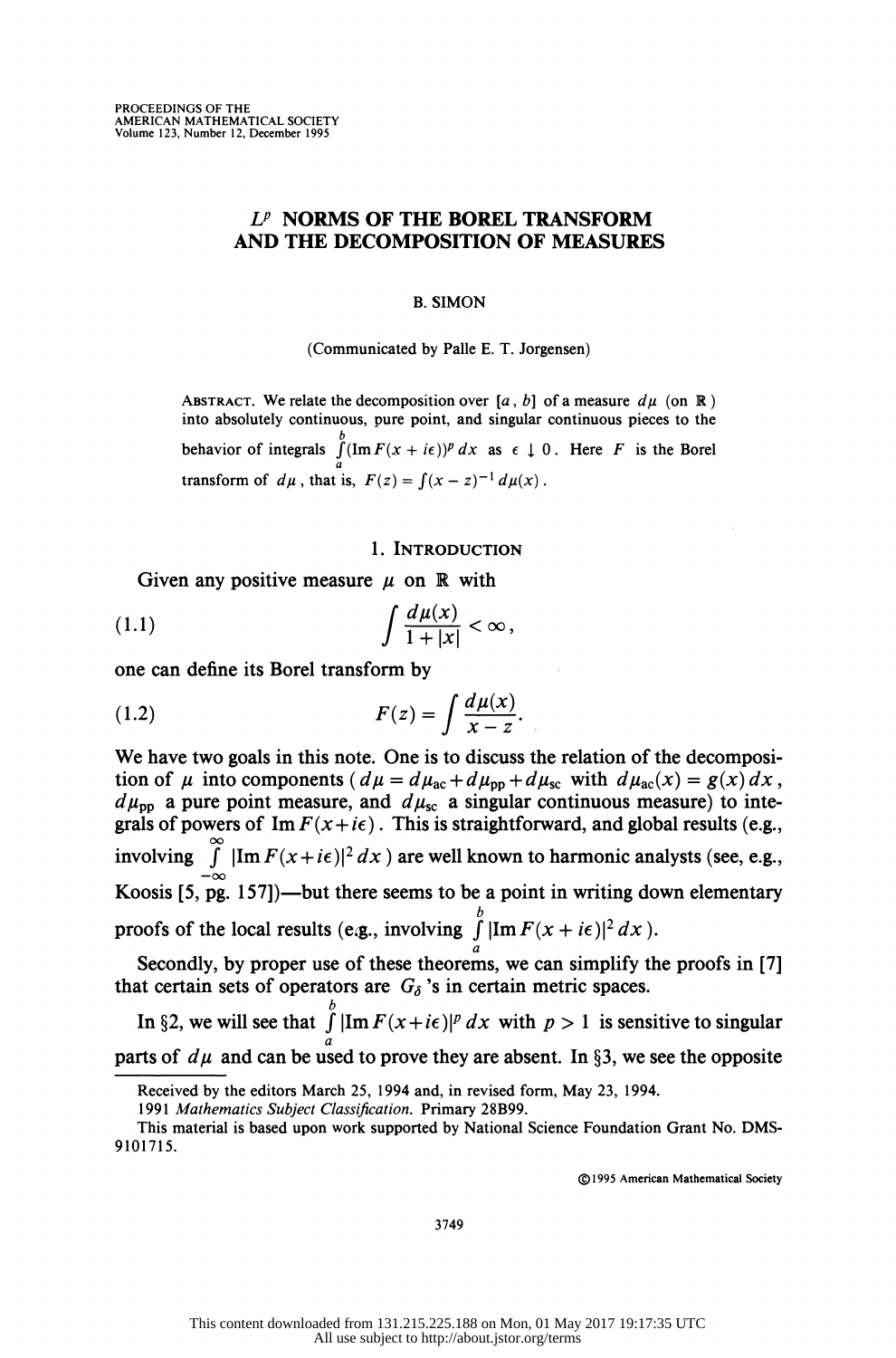results when  $p < 1$  and the singular parts are irrelevant, so that integrals can be used for a test of whether  $\mu_{ac} = 0$ . Finally, in §4, we turn to the aforementioned results on  $G_{\delta}$  sets of operators.

Since we only discuss  $\text{Im } F(z)$  and

(1.3) 
$$
\operatorname{Im} F(x + i\epsilon) = \epsilon \int \frac{d\mu(y)}{(x - y)^2 + \epsilon^2},
$$

our results actually hold if (1.1) is replaced by  
(1.4) 
$$
\int \frac{d\mu(x)}{(1+|x|)^2} < \infty.
$$

2. *p*-NORMS FOR  $p > 1$ 

**Theorem 2.1.** Fix  $p > 1$ . Suppose that

(2.1) 
$$
\sup_{0<\epsilon<1}\int\limits_a^b|\mathrm{Im}\,F(x+i\epsilon)|^p\,dx<\infty.
$$

Then  $d\mu$  is purely absolutely continuous on  $(a, b)$ ,  $\frac{d\mu_{ac}}{dx} \in L^p(a, b)$ ; and for any  $[c, d] \subset (a, b)$ ,  $\frac{1}{\pi} \text{Im} F(x + i\epsilon)$  converges to  $\frac{d\mu_{ac}}{dx}$  in  $L^p$ . Conversely, if  $[a, b] \subset (e, f)$  with dµ purely absolutely continuous on  $(e, f)$ , and if  $\frac{d\mu_{ac}}{dx} \in$  $L^p(e, f)$ , then (2.1) holds.

*Remarks.* 1. This criterion with  $p = 2$  is used by Klein [4], who has a different proof.

2. The  $p = 2$  results can be viewed as following from Kato's theory of smooth perturbations [2,6].

3. It is easy to construct measures supported on  $\mathbb{R}\setminus\{a, b\}$  so that (2.1) fails or so that the  $L^p$  norm oscillates, for example, suitable point measures  $\sum \alpha_n \delta_{x_n}$  with  $x_n \uparrow a$ . For this reason, we are forced to shrink/expand  $(a, b)$ to  $(c, d)/(e, f)$ .

*Proof.* Let  $d\mu_{\epsilon}(x) = \pi^{-1} \text{Im } F(x + i\epsilon) dx$ . Then [8]  $d\mu_{\epsilon} \to d\mu$  weakly, as  $\epsilon \downarrow 0$ , that is,  $\lim_{\epsilon \to 0} \int f(x) d\mu_{\epsilon}(x) = \int f(x) d\mu(x)$  for f a continuous function of compact support. Let q be the dual index to p and f a continuous function supported in  $(a, b)$ . Then

$$
\left| \int f d\mu \right| = \lim_{\epsilon \downarrow 0} \left| \int f d\mu_{\epsilon} \right|
$$
  
\n
$$
\leq \overline{\lim_{\epsilon \downarrow 0}} \left[ \int_{a}^{b} |f(x)|^{q} dx \right]^{1/q} \left[ \int_{a}^{b} \left( \frac{1}{\pi} \operatorname{Im} F(x + i\epsilon) \right)^{p} dx \right]^{1/p}
$$
  
\n
$$
\leq C \|f\|_{q}.
$$

Thus,  $f \mapsto \int f d\mu$  is a bounded functional on  $L^q$ , and thus  $\chi_{(a, b)} d\mu = g dx$ for some  $g \in L^p(a, b)$ .

We claim that when  $\chi_{(a, b)} d\mu = g dx$  with  $g \in L^p(a, b)$ , then for any  $[c, d] \subset (a, b), \frac{1}{\pi} \text{Im } F(x + i\epsilon) \to g$  in  $L^p(c, d)$ —this implies the remaining parts of the theorem.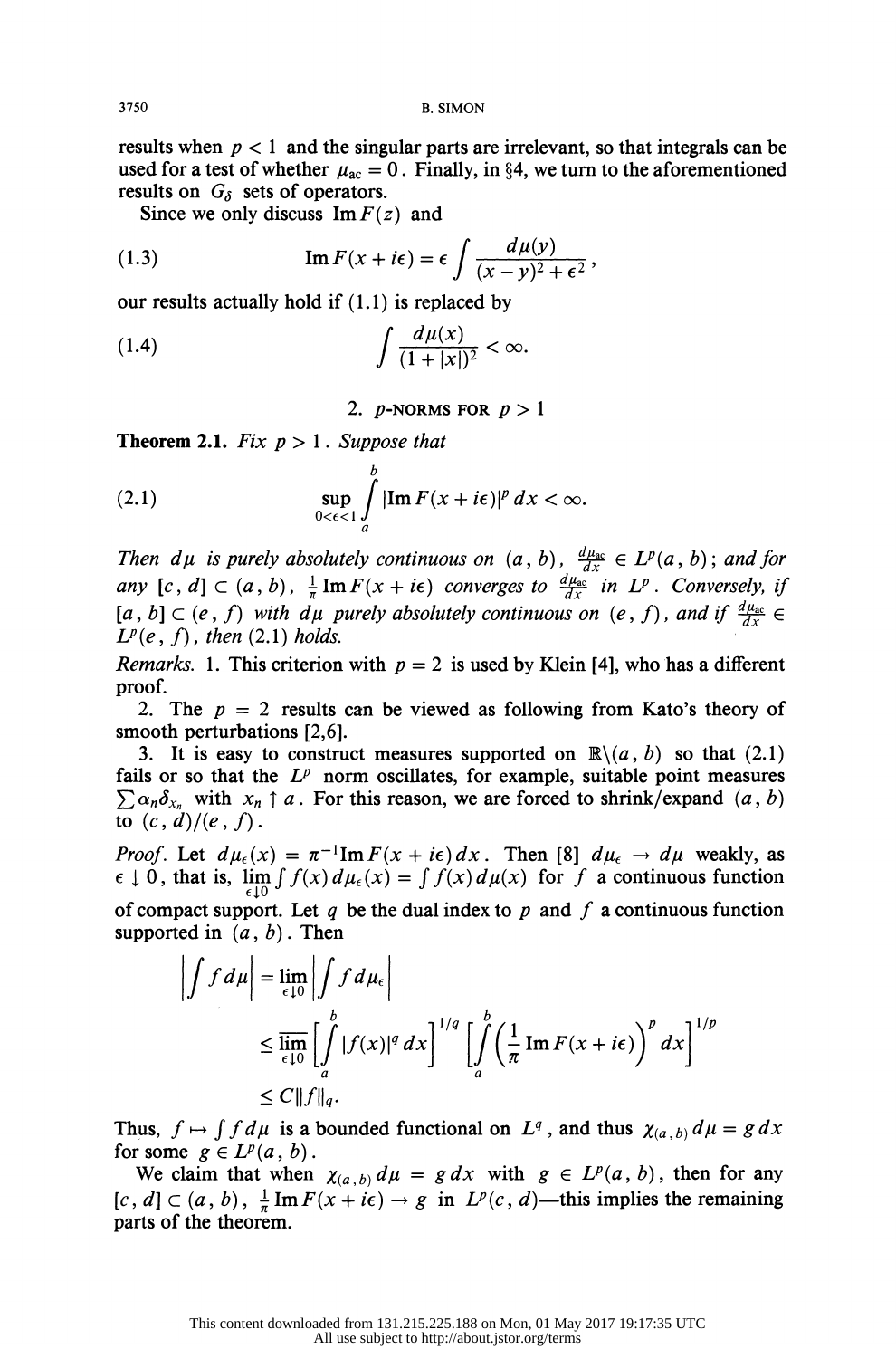To prove the claim, write  $F = F_1 + F_2$  where  $F_1$  comes from  $d\mu_1 \equiv \chi_{(a, b)} d\mu$ and  $d\mu_2 = (1 - \chi_{(a, b)}) d\mu$ .  $\frac{1}{\pi} \text{Im} F_1$  is a convolution of g dx with an approximate delta function. So, by a standard argument,  $\frac{1}{\pi}$  Im  $F_1 \rightarrow g$  in  $L^p$ . On the other hand, since dist([c, d],  $\mathbb{R}\setminus\{a, b\} > 0$ , one easily obtains the bound

$$
|\operatorname{Im} F_2(x+i\epsilon)| \leq C\epsilon \quad \text{for } x \in [c, d].
$$

So  $\frac{1}{\pi}$  Im  $F_2 \to 0$  in  $L^p$ .  $\Box$ 

The following is a local version of Wiener's theorem.

# Theorem 2.2.

$$
(2.1) \lim_{\epsilon \downarrow 0} \epsilon \int_{a}^{b} |\text{Im} \, F(x+i\epsilon)|^2 \, dx = \frac{\pi}{2} \left( \frac{1}{2} \, \mu(\{a\})^2 + \frac{1}{2} \, \mu(\{b\})^2 + \sum_{x \in (a,\,b)} \mu(\{x\})^2 \right).
$$

*Proof.* Using  $(1.3)$ , we see that

$$
\epsilon \int\limits_a^b (\operatorname{Im} F(x + i\epsilon))^2 dx = \int\int g_{\epsilon}(x, y) d\mu(x) d\mu(y),
$$

where

$$
g_{\epsilon}(x, y) = \int\limits_{a}^{b} \frac{\epsilon^3 dw}{((w - x)^2 + \epsilon^2)((w - y)^2 + \epsilon^2)}.
$$

It is easy to see that for  $0 < \epsilon < 1$ :

- $g_{\epsilon}(\lambda, y) \geq \mu \frac{\mathrm{dist}(x, [a, b])^2+1}{\mathrm{dist}(x, [a, b])^2+1}$
- (ii)  $\lim_{x \to b} g_{\epsilon}(x, y) = 0$  if  $x \neq y$  or  $x \notin [a, b]$ ,
- (iii)  $\lim_{z \to 0} g_{\epsilon}(x, y) = \frac{\pi}{2}$  if  $x = y \in (a, b)$ ,
- (iv)  $\lim_{\alpha \to 0} g_{\epsilon}(x, y) = \frac{\pi}{4}$  if  $x = y$  is a or b.

Thus, the desired result follows from dominated convergence.  $\Box$ 

Remarks. 1. It is not hard to extend this to  $\epsilon^{p-1} \int_a^b |\text{Im } F(x + i\epsilon)|^p dx$  for any  $p > 1$ . The limit has  $\int (1 + x^2)^{-p/2} dx$  in place of  $\pi$  (which can be evaluated  $-\infty$ exactly in terms of gamma functions) and  $\mu({x})^p$  in place of  $\mu({x})^2$ ; for the above proof extends to  $p$  an even integer. Interpolation then shows that the continuous part of  $\mu$  makes no contribution to the limit, and a simple argument restricts the result to a finite sum of point measure where it is easy. (Note: For  $1 < p < 2$ , one interpolates between boundedness for  $p = 1$  and the zero limit if  $p = 2$  and  $\mu$  is continuous.)

2. On the other hand, sup  $\epsilon^{\alpha} \int_{0}^{\beta} \text{Im} F(x + i\epsilon)^{2} dx$  for  $0 < \alpha < 1$  says  $0 < \epsilon < 1$  a something about how singular the singular part of  $d\mu$  can be. If the sup is finite, then  $\mu(A) = 0$  for any subset A of [a, b] with Hausdorff dimension  $d < 1 - \alpha$ . This will be proven in [1].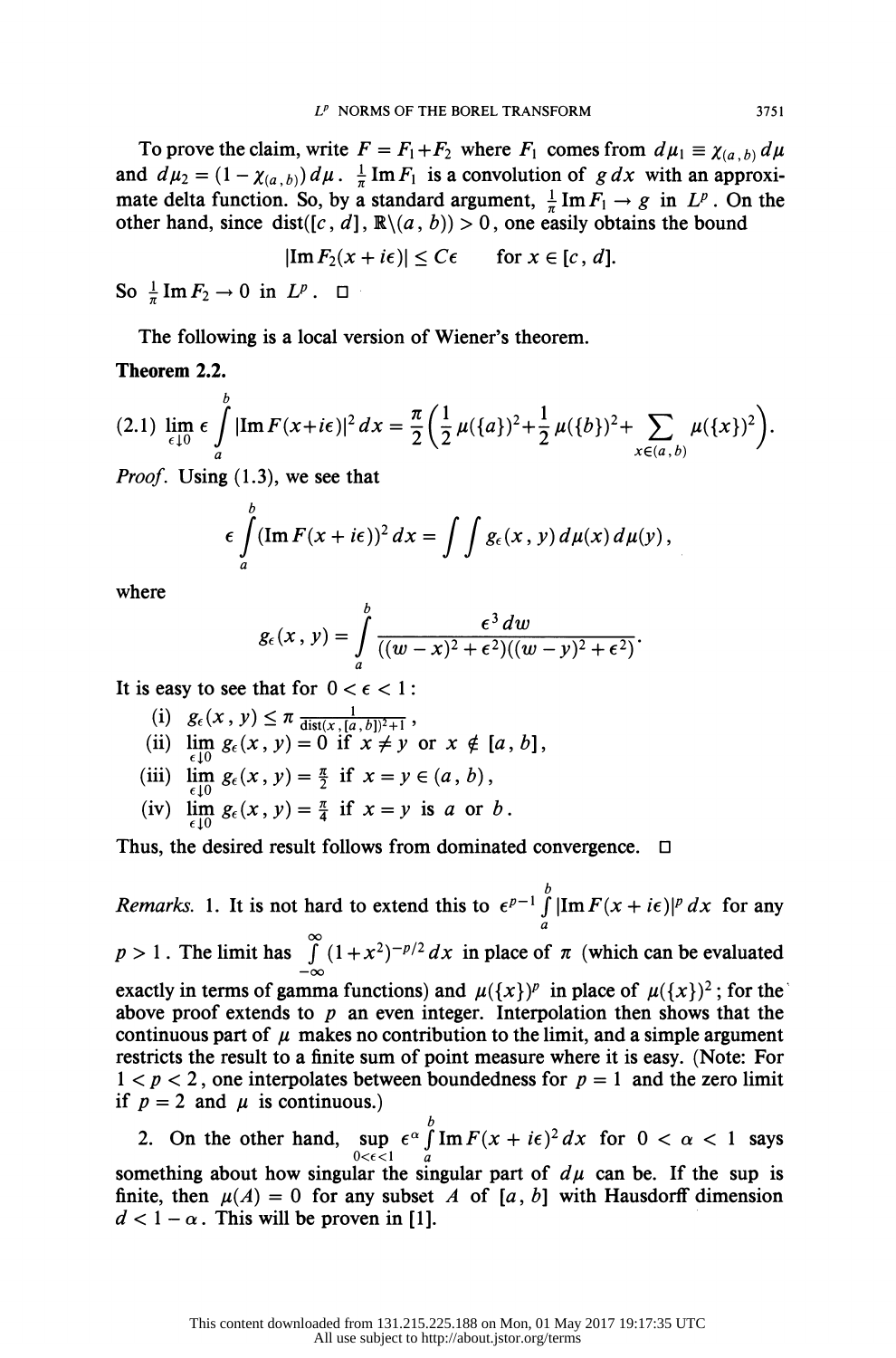**Corollary 2.3.**  $\mu$  has no pure points in [a, b] if and only if

$$
\lim_{k\to\infty}\frac{1}{k}\int\limits_a^b(\operatorname{Im} F(x+ik^{-1}))^2\,dx=0.
$$

(Of course the limit exists, but we'll need this form in  $§4$ .)

3. *p*-NORMS FOR  $p < 1$ 

**Theorem 3.1.** Fix  $p < 1$ . Then

$$
\lim_{\epsilon \downarrow 0} \int_a^b \left| \frac{1}{\pi} \operatorname{Im} F(x + i\epsilon) \right|^p dx = \int_a^b \left( \frac{d\mu_{\text{ac}}}{dx} \right)^p dx.
$$

*First Proof.* Write  $d\mu$  as three pieces:  $d\mu_1 = (1 - \chi_{[a-1, b+1]}) d\mu$ ,  $d\mu_2 = g dx$ 3. p-NORMS FOR  $p < 1$ <br>
Theorem 3.1. Fix  $p < 1$ . Then<br>  $\lim_{\epsilon \downarrow 0} \int_{a}^{b} \left| \frac{1}{\pi} \operatorname{Im} F(x + i\epsilon) \right|^{p} dx = \int_{a}^{b} \left( \frac{d\mu_{ac}}{dx} \right)^{p} dx$ .<br>
First Proof. Write  $d\mu$  as three pieces:  $d\mu_{1} = (1 - \chi_{[a-1, b+1]}) d\mu$ ,  $d\mu_{2} = g$ with  $g \in L^1(a-1, b+1)$ , and  $d\mu_3$  singular and finite and concentrated on  $[a - 1, b + 1]$  and correspondingly,  $F = F_1 + F_2 + F_3$ . It is easy to see that  $|\text{Im } F_1(x + i\epsilon)| \leq C\epsilon$  on [a, b], so its contribution to the limit of the integral is 0. Since  $\frac{1}{\pi}$ Im  $F_2(x + i\epsilon)$  is a convolution of g with an approximate delta  $\begin{aligned} |\xi| &\leq C\epsilon \text{ on } [a, b], \text{ so its cc} \\ \frac{1}{\pi} \text{Im } F_2(x + i\epsilon) \text{ is a convolu} \\ \text{Im } F_2 \to g \text{ in } L^1, \text{ and so by} \\ \int_{b}^{b} |\frac{1}{n} \text{Im } F_2(x + i\epsilon)|^p dx \to \int_{b}^{b} \end{aligned}$ Write  $a\mu$  as time pieces.  $a\mu_1 - (1 - \chi_{[a-1}, b+1]) u\mu$ ,  $a\mu_2 = g u x$ <br>  $a^2(a-1, b+1)$ , and  $d\mu_3$  singular and finite and concentrated on<br>  $\frac{1}{2}$  and correspondingly,  $F = F_1 + F_2 + F_3$ . It is easy to see that<br>  $\frac{1}{\pi}$  I

is 0. Since 
$$
\frac{1}{\pi} \text{Im } F_2(x + i\epsilon)
$$
 is a convolution of g with an approximate delta  
function,  $\frac{1}{\pi} \text{Im } F_2 \to g$  in L<sup>1</sup>, and so by Holder's inequality,  

$$
\int_a^b |\frac{1}{\pi} \text{Im } F_2(x + i\epsilon)|^p dx \to \int_a^b g(x)^p dx \text{ for any } p < 1.
$$
It thus suffices to prove that  

$$
\int_a^b |\frac{1}{\pi} \text{Im } F_2(x + i\epsilon)|^p dx \to 0.
$$

(3.1) 
$$
\int_{a}^{b} \left| \frac{1}{\pi} \operatorname{Im} F_3(x + i\epsilon) \right|^p dx \to 0.
$$

Let S be a set with  $\mu_3(\mathbb{R}\backslash S) = 0$  and  $|S| = 0$ . Given  $\delta$ , by regularity of measures, find  $C \subset S \subset \mathcal{O}$  with C compact and  $\mathcal{O} \subset (a - 2, b + 1)$  open, so  $\mu(S\setminus C) < \delta$  and  $|\mathcal{O}\setminus S| < \delta$ , so  $\mu(\mathbb{R}\setminus C) < \delta$  and  $|\mathcal{O}| < \delta$ . Let h be a continuous function which is 1 on  $\mathbb{R}\setminus\mathscr{O}$  and 0 on C.

By Holder's inequality (with index  $\frac{1}{p}$ ),

By Holder's inequality (with index 
$$
\frac{1}{p}
$$
),  
\n(3.2) 
$$
\int_A \left(\frac{1}{\pi} \operatorname{Im} F_3\right)^p dx \le |A|^{1-p} \left[\int_A \left(\frac{1}{\pi} \operatorname{Im} F_3\right)\right]^p
$$
\nfor any set A. Noting that  $\int_{\mathbb{R}} \left(\frac{1}{\pi} \operatorname{Im} F_3\right) dx = \mu_3(\mathbb{R}) < \infty$ , we see that

R

(3.3) 
$$
\int_{\mathscr{O}} \left( \frac{1}{\pi} \operatorname{Im} F_3 \right)^p dx \leq \mu_3(\mathbb{R})^p \delta^{1-p}.
$$

On the other hand,

$$
\int_{[a, b]\setminus\mathscr{O}} \left(\frac{1}{\pi} \operatorname{Im} F_3\right)^p dx \le |b - a|^{1-p} \left[\int_{[a, b]\setminus\mathscr{O}} \left(\frac{1}{\pi} \operatorname{Im} F_3\right) dx\right]^p
$$
  
 
$$
\le |b - a|^{1-p} \left[\int_a^b h(x) \left(\frac{1}{\pi} \operatorname{Im} F_3\right) (x + i\epsilon) dx\right]^p.
$$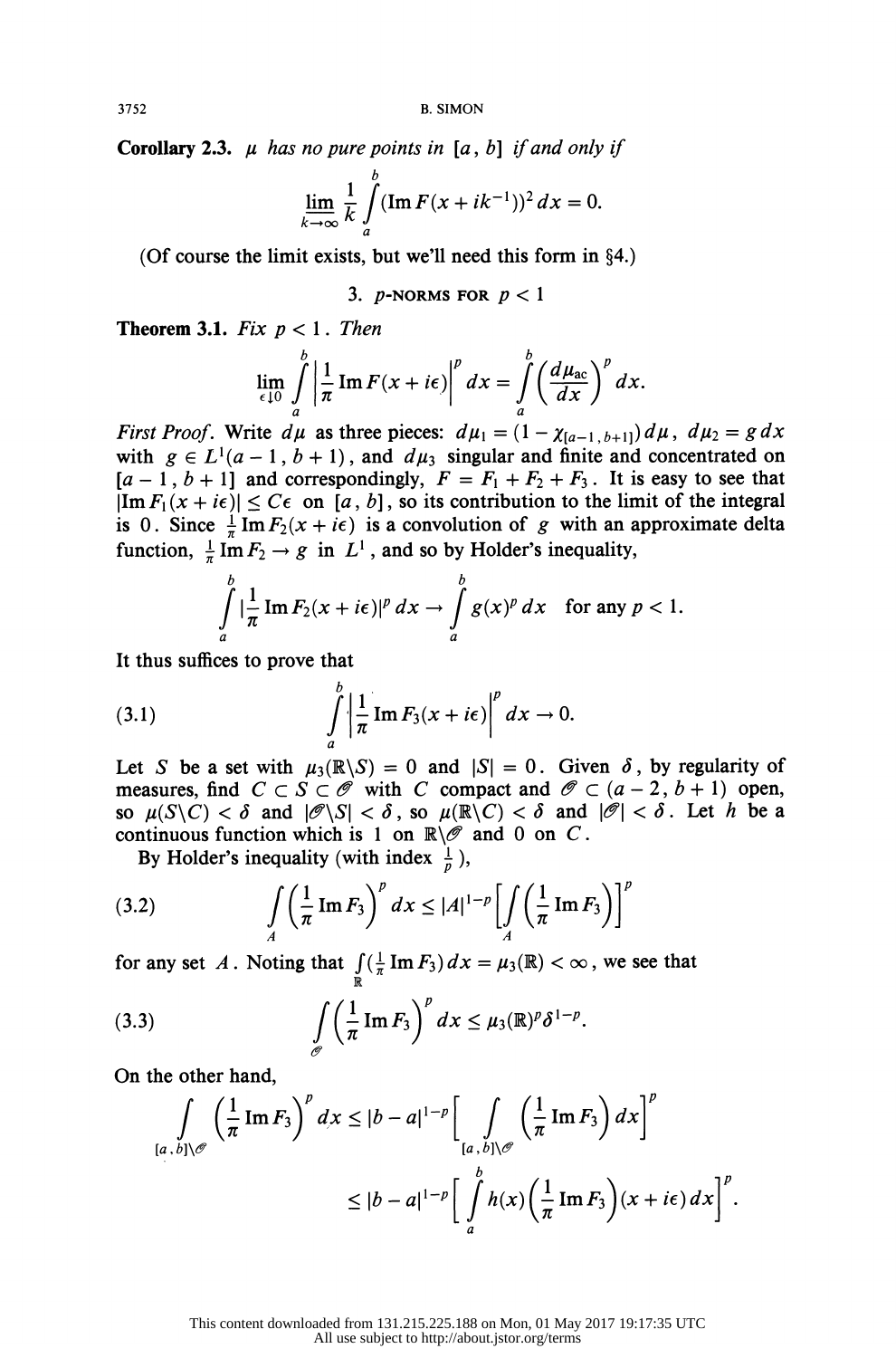The last integral converges to  $\int h(x) d\mu_3(x) \leq \int_{\mathbb{R}\setminus C} d\mu_3(x) = \mu_3(\mathbb{R}\setminus C) = \delta$ .

Thus

$$
\overline{\lim_{\epsilon\downarrow 0}}\int\limits_a^b\frac{1}{\pi}\operatorname{Im} F_3(x+i\epsilon)^p\,dx\leq \mu_3(\mathbb{R})^p\delta^{1-p}+|b-a|^{1-p}\delta^p.
$$

Since  $\delta$  is arbitrary, the  $\overline{\lim}$  is a zero and so the limit is zero.  $\Box$ 

Second Proof (suggested to me by T. Wolff). As in the first proof, by writing  $\mu$ as a sum of a finite measure and a measure obeying  $(1.1)$  but supported away from [a, b], we can reduce the result to the case where  $\mu$  is finite. Let  $M_u(x)$ be the maximal function of  $\mu$ :

$$
M_{\mu}(x) = \sup_{t>0} (2t)^{-1} \mu(x-t, x+t).
$$

By the standard Hardy-Littlewood argument (see, e.g., Katznelson [3]),

$$
|\{x \mid M_{\mu}(x) > t\}| \leq C \mu(\mathbb{R})/t,
$$

which in particular implies

 $\mathbf{r}$ 

$$
\int\limits_a^b M_{\mu}(x)^p\,dx < \infty
$$

for all  $p < 1$ .

Since  $\frac{1}{\pi} \text{Im } F(x + i\epsilon) \leq M_{\mu}(x)$  for all  $\epsilon$  and  $\frac{1}{\pi} \text{Im } F(\cdot + i\epsilon) \to (\frac{u\mu_{\text{acc}}}{dx})(x)$ a.e. in x, the desired result follows by the dominated convergence theorem.  $\Box$ 

Remark. The reader will note that the first proof is similar to the proof in [7] that the measures with no a.c. part are a  $G_{\delta}$ . In a sense, this part of our discussion in  $\S 4$  is a transform for the proof of [7] to this proof instead!

**Corollary 3.2.** A measure  $\mu$  has no absolutely continuous part on  $(a, b)$  if and only if

$$
\lim_{k \to \infty} \int_{a}^{b} \text{Im } F(x + ik^{-1})^{1/2} dx = 0.
$$

### 4.  $G_{\delta}$  PROPERTIES OF SETS OF MEASURES AND OPERATORS

**Lemma 4.1.** Let X be a topological space and  $f_n: X \to \mathbb{R}$  a sequence of nonnegative continuous functions. Then  $\{x \mid \underline{\lim}_{n\to\infty} F_n(x) = 0\}$  is a  $G_\delta$ . Proof.

$$
\left\{ x \mid \underline{\lim}_{n \to \infty} F_n(x) = 0 \right\} = \left\{ x \mid \forall k \forall N \exists n \ge N \ F_n(x) < \frac{1}{k} \right\}
$$
\n
$$
= \bigcap_{k=1}^{\infty} \bigcap_{N=1}^{\infty} \bigcup_{n=N}^{\infty} \left\{ x \mid F_n(x) < \frac{1}{k} \right\}
$$

is a  $G_{\delta}$ .  $\Box$ 

 As a corollary of this and Corollaries 2.3 and 3.2, we obtain a proof of the result of [9].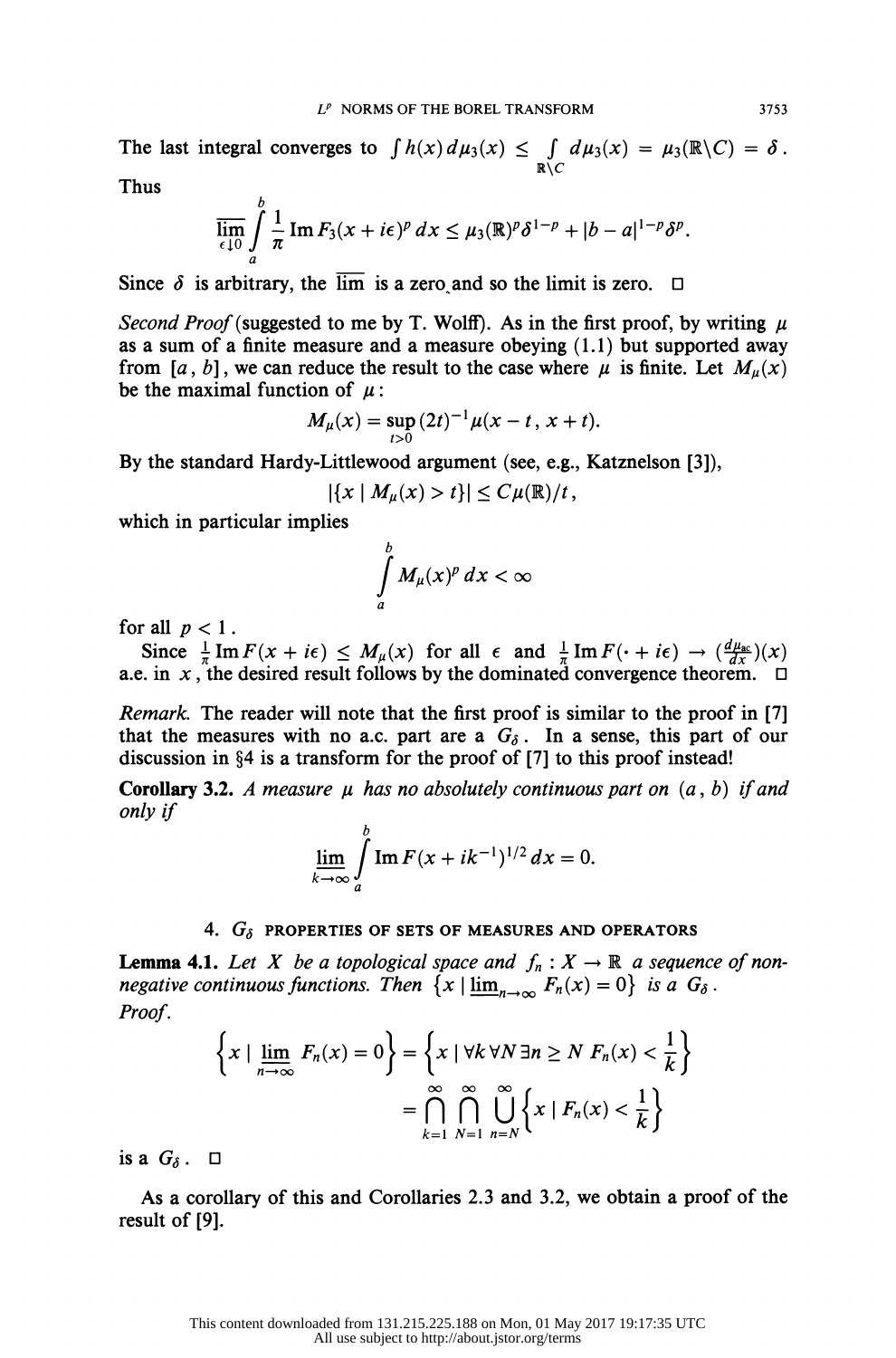**Theorem 4.1.** Let M be the set of probability measures on  $[a, b]$  in the topology of weak convergence (this is a complete metric space). Then  $\{ \mu \mid \mu \}$  is purely singular continuous} is a dense  $G_{\delta}$ .

Proof. By Corollary 3.2

$$
\{\mu \mid \mu_{ac} = 0\} = \left\{ \mu \mid \lim_{k \to \infty} \int_a^b (\operatorname{Im} F_\mu(x + i k^{-1})^{1/2} dx = 0 \right\},\,
$$

and by Corollary 2.3

$$
\{\mu \mid \mu_{\rm pp} = 0\} = \left\{ \mu \mid \underline{\lim}_{k \to \infty} k^{-1} \int_a^b \mathrm{Im} \, F_\mu(x + i k^{-1})^2 \, dx = 0 \right\},\,
$$

so by Lemma 4.1, each is a  $G_{\delta}$ . Here we use the fact that  $\mu \mapsto F_{\mu}(x + i\epsilon)$  is weakly continuous for each  $x, \epsilon > 0$  and dominated above for each  $\epsilon > 0$ , so the integrals are weakly continuous. By the convergence of the Riemann- Stieltjes integrals, the point measures are dense in M, so  $\{\mu \mid \mu_{ac} = 0\}$  is dense. On the other hand, the fact that  $\frac{1}{\pi}$  Im  $F_{\mu}(x + i\epsilon) dx$  converge in M to  $d\mu$  shows that the a.c. measures are dense in M, so  $\{\mu \mid \mu_{\text{pp}} = 0\}$  is dense. Thus, by the Baire category theorem,  $\{\mu \mid \mu_{pp} = 0\} \cap \{\mu \mid \mu_{ac} = 0\}$  is a dense  $G_{\delta}!$  o

Finally, we recover our results in [7]. We call a metric space  $X$  of selfadjoint operators on a Hilbert space  $\mathcal X$  regular if and only if  $A_n \to A$  in the metric topology implies that  $A_n \to A$  in strong resolvent sense. (Strong resolvent convergence of selfadjoint operators means  $(A_n - z)^{-1} \varphi \xrightarrow{m} (A - z)^{-1} \varphi$  for all  $\varphi$  and all z with Im  $z \neq 0$ . Notice this implies that for any  $a, b, p$  and  $\epsilon > 0$  and any  $\varphi \in \mathscr{H}$ ,  $A \mapsto \int_a^b \text{Im}(\varphi, (A - x - i\epsilon)^{-1} \varphi)^p dx \equiv F_{a,b,p,\epsilon,\varphi}(A)$  is a continuous function in the metric topology.

**Theorem 4.3.** For any open set  $\mathcal{O} \subset \mathbb{R}$  and any regular metric space of operators,  ${A | A$  has no a.c. spectrum in  $\mathcal{O}$  is a  $G_{\delta}$ .

*Proof.* Any  $\mathcal O$  is a countable union of intervals, so it suffices to consider the case  $\mathcal{O} = (a, b)$ . Let  $\varphi_n$  be an orthonormal basis for  $\mathcal{H}$ . Then

$$
\{A \mid A \text{ has no a.c. spectrum in } (a, b)\} = \bigcap_{n} \left\{ A \mid \lim_{k \to \infty} F_{a, b, 1/2, 1/k, \varphi_n}(A) \right\}
$$

is a  $G_{\delta}$  by Lemma 4.1 and Corollary 3.2.  $\Box$ 

Similarly, using Corollary 2.3, we obtain

**Theorem 4.4.** For any interval  $[a, b]$  and any regular metric space of operators,  ${A | A$  has no point spectrum in [a, b] is a  $G_{\delta}$ .

 Note. This is slightly weaker than the result in [7] but suffices for most applica tions. One can recover the full result of [7], namely Theorem 4.4 with  $[a, b]$ replaced by an arbitrary closed set  $K$ , by first noting that any closed set is a union of compacts, so it suffices to consider compact  $K$ . For each  $K$ , let